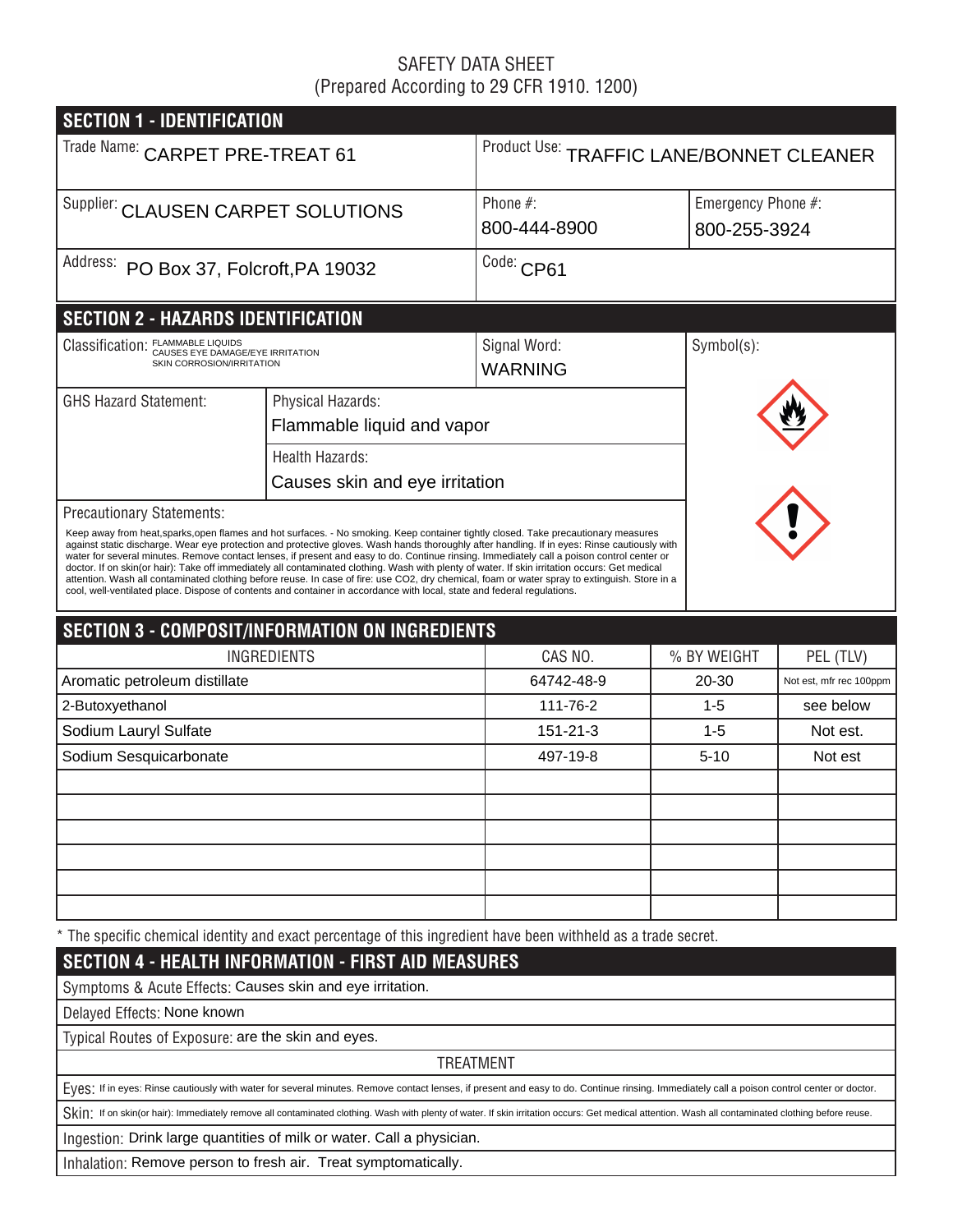## SECTION 5 - FIRE-FIGHTING MEASURES

Flash Point: 129 °F **Note and Aude Communist Communist Club** Limit: Not available Not available Not available

Extinguishing Techniques: In case of fire: use CO2, dry chemical, foam, water spray to extinguish.

Equipment: Do not enter any confined fire-spaces without protective clothing and self-contained air supply.

Chemical Hazards from Fire: Carbon monoxide and unidentified organic gases may occur during incomplete combustion.

Precautions for Fire Fighters: Cool fire exposed containers.

#### SECTION 6 - ACCIDENTAL RELEASE MEASURES

Steps to be Taken: SMALL AMOUNTS - Absorb with suitable absorbent. LARGE AMOUNTS - Absorb with suitable absorbent, then shovel into appropriately labeled containers.

Cleanup Procedures: Contain with absorbent material and dispose of in accordance with federal, state and local requirements.

## SECTION 7 - HANDLING AND STORAGE

Precautions to be Take in Handling & Storage: Store in a cool, well-ventilated place.

Incompatibility: Strong oxidizers

|                                 | SECTION 8 - EXPOSURE CONTROLS/PERSONAL PROTECTION |                              |                                             |                               |  |  |  |
|---------------------------------|---------------------------------------------------|------------------------------|---------------------------------------------|-------------------------------|--|--|--|
| INGREDIENTS:                    |                                                   |                              | <b>EXPOSURE LIMITS</b>                      |                               |  |  |  |
| 2-Butoxyethanol 111-76-2        |                                                   |                              | 50 ppm(skin)TWA (OSHA); 20 ppm(skin)(ACGIH) |                               |  |  |  |
|                                 |                                                   |                              |                                             |                               |  |  |  |
|                                 |                                                   |                              |                                             |                               |  |  |  |
|                                 |                                                   |                              |                                             |                               |  |  |  |
|                                 |                                                   |                              |                                             |                               |  |  |  |
|                                 |                                                   |                              |                                             |                               |  |  |  |
| Eye Protection: $ v $           | Protective Gloves:  ✔                             | Respiratory Protection:      |                                             |                               |  |  |  |
| <b>Ventilation Requirements</b> | Local Exaust: $ \boldsymbol{v}\>$                 | Mechanical: $\triangleright$ |                                             | Room Ventilation is Adequate: |  |  |  |

| <b>SECTION 9 - PHYSICAL AND CHEMICAL PROPERTIES</b> |                                                                             |                                                                                                    |  |  |  |
|-----------------------------------------------------|-----------------------------------------------------------------------------|----------------------------------------------------------------------------------------------------|--|--|--|
| Appearance & Odor: Colorless liquid, pleasant odor  |                                                                             | Flammable Limits: Upper: Not available Lower: Not available                                        |  |  |  |
| Boiling Point (°F): Appx. 212                       | Specific Gravity (H20) (±0.005): 0.963                                      | pH $(\pm 0.5)$ 8.5                                                                                 |  |  |  |
|                                                     | Vapor Pressure (mm Hg) Not available<br>Vapor Density (Air=1) Not available |                                                                                                    |  |  |  |
| Solubility in Water:                                | Insoluble<br>Complete                                                       | Emulsifiable (or Dispersible)<br>Slightly (or Partial)                                             |  |  |  |
| Evaporation Rate (vs H2O)                           | Faster                                                                      | About the Same<br>Slower                                                                           |  |  |  |
| Flash Point (T.C.C.):<br>129 <sup>O</sup> F         | Odor Threshold: Not available                                               | Melting point/frozen point: Not available<br>Partition Coefficient: n-octanol/water: Not available |  |  |  |
| Auto-Ignition Temperature: Not available            | Decomposition Temperature: Not available                                    | Viscosity: Not available                                                                           |  |  |  |

| <b>SECTION 10 - STABILITY AND REACTIVITY</b>                                                                             |                                   |
|--------------------------------------------------------------------------------------------------------------------------|-----------------------------------|
| Stability: Stable                                                                                                        | Incompatibility: Strong oxidizers |
| Hazardous Decomposition Products: Carbon monoxide and unidentified organic gases may occur during incomplete combustion. |                                   |